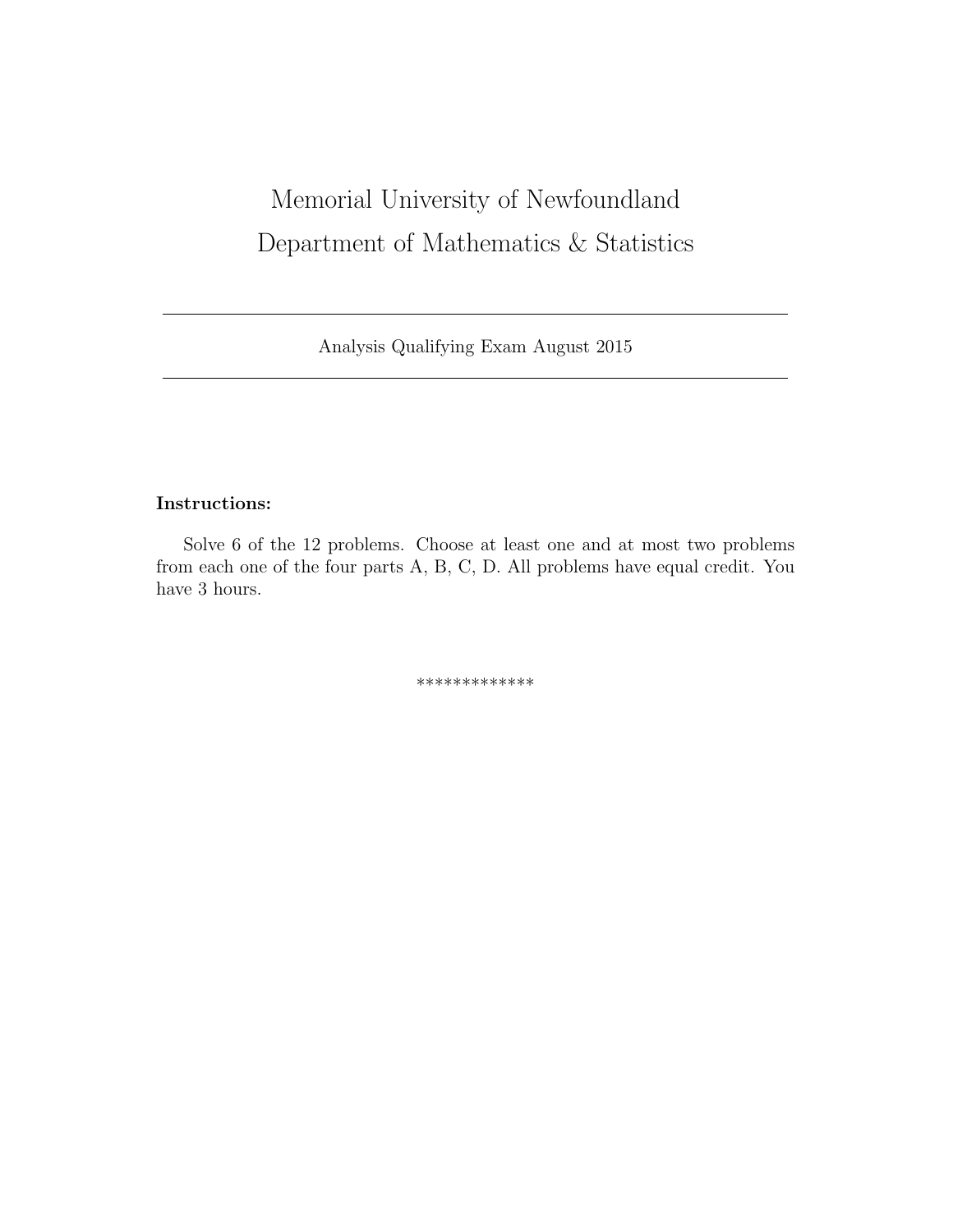## A. Real Analysis

- 1. Show that a monotone function on an open interval is continuous if and only if its image is an interval.
- 2. Let  $E$  be a subset of  $\mathbb R$ . Recall the following definitions:
	- The *closure*  $\overline{E}$  of E consists of all poits  $x \in \mathbb{R}$  having the property that if  $I$  is an open interval containing  $x$ , then  $I$  contains a point of E.
	- $x \in \mathbb{R}$  is an *accumulation point* of *E* if *x* is in the closure of  $E \setminus \{x\}$ .

Let  $E'$  be the set of accumulation points of  $E$ .

- (a) Show that  $E'$  is a closed set.
- (b) Show that  $\overline{E} = E \cup E'$ .
- 3. Does the limit

$$
\lim_{n \to \infty} \int_0^\infty \frac{\sin(x^n)}{x^n} dx
$$

exist? If yes, find its value. Give a complete justification of your argument.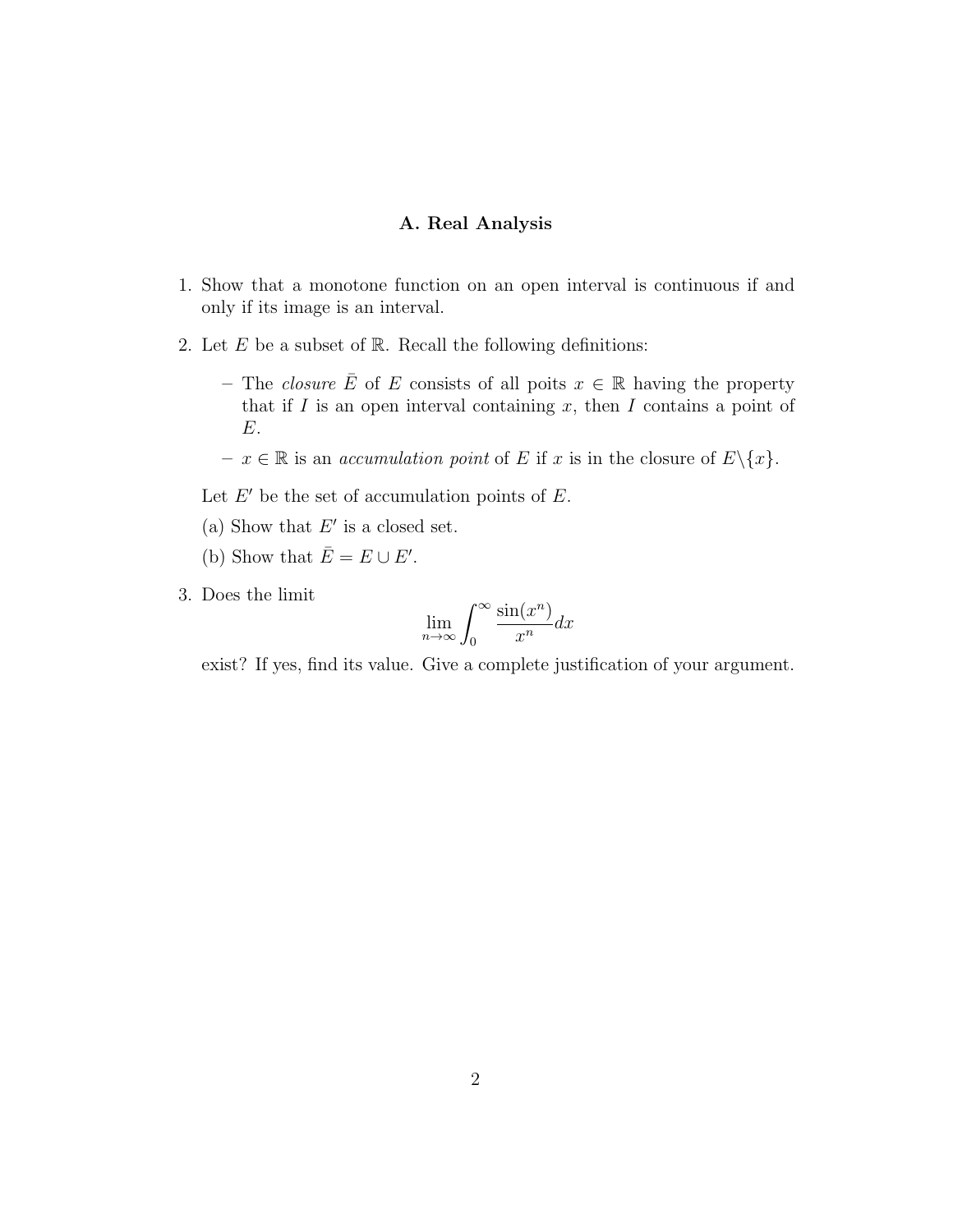### B. Complex Analysis

1. Evaluate the integral

$$
\int_{\mathbb{R}} \frac{dx}{(x+1)^2 \sqrt{x}}.
$$

- 2. (a) Suppose that f is an entire function satisfying  $\sup_{z\in\mathbb{C}}|f(z)/z| < \infty$ . Show that  $z = 0$  is a removable singularity of the function  $g(z) = f(z)/z$ 
	- (b) Suppose  $f$  and  $g$  are entire functions satisfying the bound

$$
|f(z)| \le C|g(z)|.
$$

Show that there is a constant c such that  $f(z) = cg(z)$  for all  $z \in \mathbb{C}$ .

3. (a) Suppose f is analytic at  $\zeta$  and satisfies  $f(\zeta) = 0$ . Define what the order (also called degree or multiplicity) of the zero  $\zeta$  is.

(b) Suppose f analytic at the point  $\zeta$  and that  $\zeta$  is a zero of order  $m \geq 1$ of  $f$ . Show that

$$
\frac{1}{2\pi i} \int_{\mathcal{C}} \frac{f'(z)}{f(z)} dz = m,
$$

where  $\mathcal C$  is a (sufficiently small) contour containing  $\zeta$ .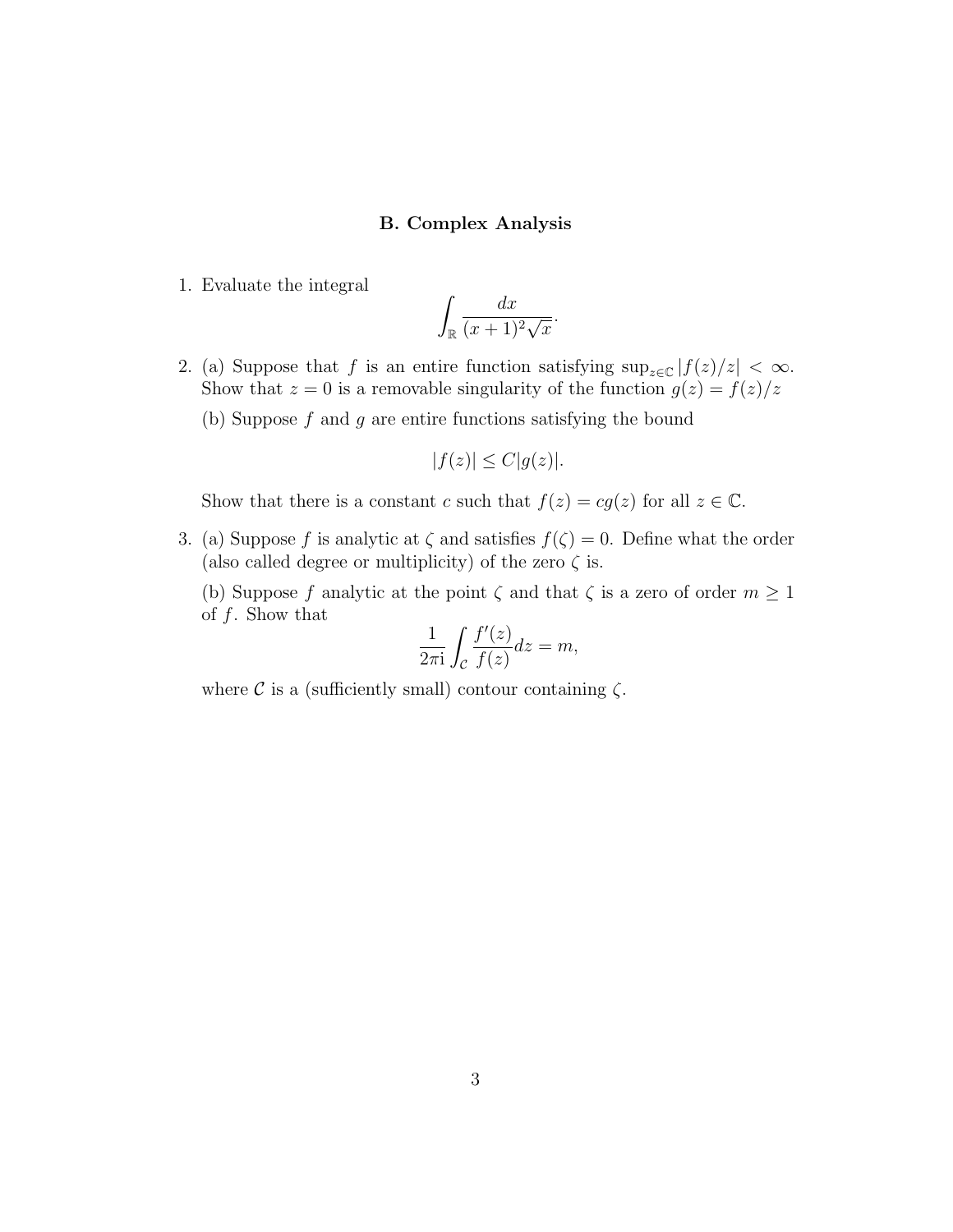#### C. Lebesgue measure theory

1. Let  $\ell(I)$  denote the length of any interval  $I \subset \mathbb{R}$ . Recall that the outer measure of a set  $A \subset \mathbb{R}$  is defined by

$$
m^*(A) = \inf \left\{ \sum_{k=1}^{\infty} \ell(I_k) \ : \ A \subset \sum_{k=1}^{\infty} I_k \right\}.
$$

Show that  $m^*$  is countably subadditive, i.e., if  ${E_k}_{k=1}^{\infty}$  is any countable collection of sets, then

$$
m^*\big(\cup_{k=1}^{\infty} E_k\big) \leq \sum_{k=1}^{\infty} m^*(E_k).
$$

- 2. Let  $E \subset \mathbb{R}$  be a set.
	- (a) Define what if means for a function  $f : E \to \mathbb{R}$  to be measurable.

(b) Let  $f_n : E \to \mathbb{R}, n = 1, 2, \dots$  be a sequence of measurable functions. Suppose that  $f_n$  converges to f pointwise almost everywhere on E. Show that  $f$  is measurable.

3. Let f be a real-valued function of two variables  $(x, y)$  that is defined on the square  $Q = \{(x, y) : 0 \le x \le 1, 0 \le y \le 1\}$  and is a measurable function of x for each fixed value y. For each  $(x, y) \in Q$  let the partial derivative  $\partial f/\partial y$  exist. Suppose there is a function g that is integrable over [0, 1] and such that

$$
\left|\frac{\partial f}{\partial y}(x,y)\right| \le g(x) \quad \text{for all } (x,y) \in Q.
$$

Prove that

$$
\frac{d}{dy}\left[\int_0^1 f(x,y)dx\right] = \int_0^1 \frac{\partial f}{\partial y}(x,y)dx \quad \text{for all } y \in [0,1].
$$

[Hint: Use the Lebesgue Dominated Convergence Theorem.]